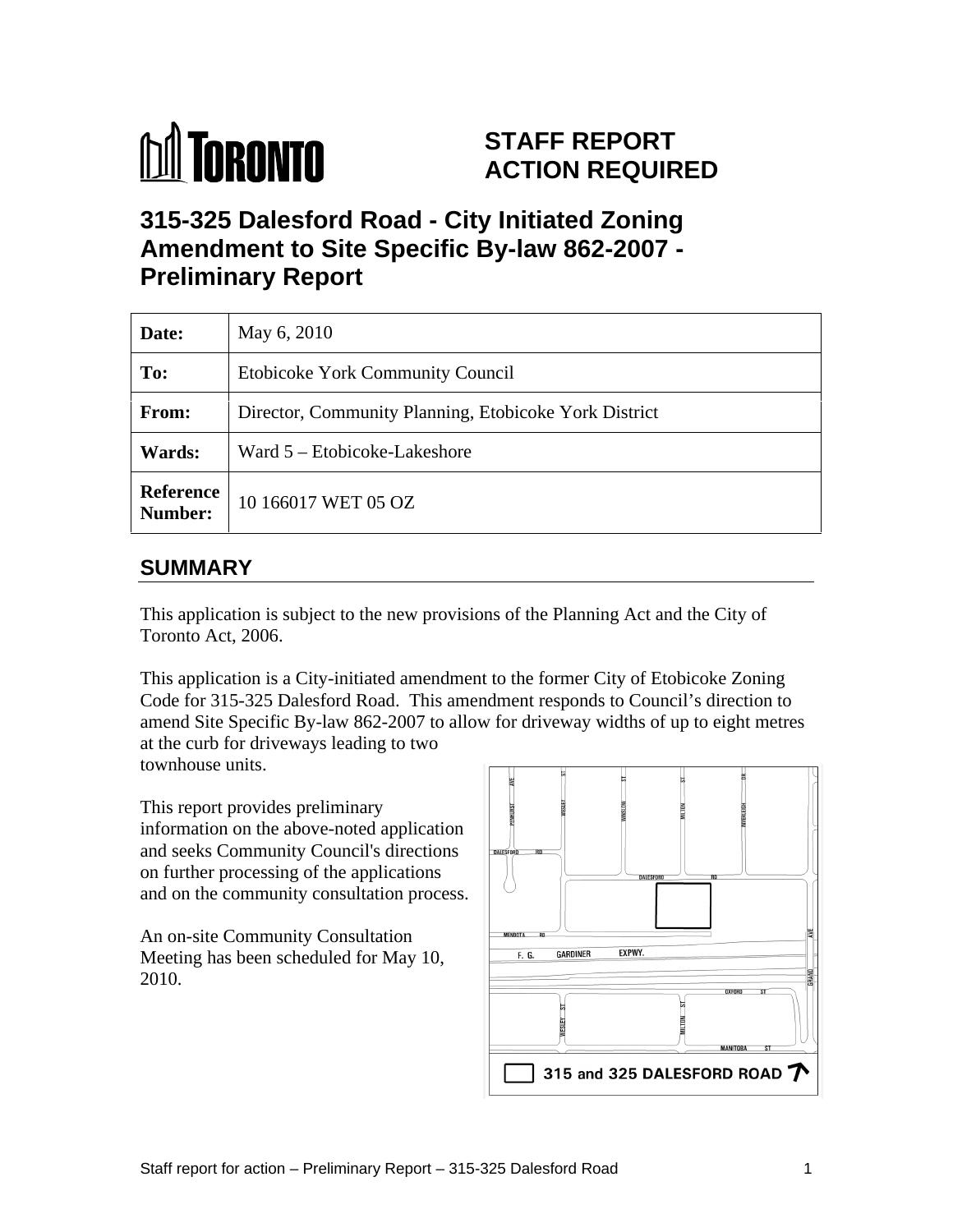#### **RECOMMENDATIONS**

#### **The City Planning Division recommends that:**

1. City Council direct the Director of Community Planning, Etobicoke York District, to issue notice for the Statutory Public Meeting according to the regulations under the Planning Act, to be held as part of the June 22 Etobicoke York Community Council meeting.

#### **Financial Impact**

The recommendations in this report have no financial impact.

#### **DECISION HISTORY**

At its meeting of May 29, 2007 Etobicoke York Community Council considered a Final Report recommending approval of Zoning By-law Amendment application 06 127508 WET 05 OZ for 315-325 Dalesford Road. [\(http://www.toronto](http://www.toronto).ca/legdocs/mmis/2007/ey/bgrd/backgroundfile-3717.pdf)

The application proposed a 39-unit townhouse development with units fronting onto Dalesford Road, Mendota Road and a new public road (Gala Lane). The staff report included a zoning by-law amendment to implement the proposal. To minimize the number of curb cuts and provide for an appropriate amount of landscaping, the recommended zoning by-law amendment included the following provisions related to front yard requirements:

- a) Provide driveway widths to each townhouse unit that do not exceed a width of 3.0 metres, measured at the curb line; and
- b) The remaining front yard shall consist of landscaping, 75% of which shall consist of 'soft' landscaping. Walkways and hard surface landscaping and paving shall be separated from driveways by means of continuous poured raised concrete curb.

Upon consideration of the Final Report, Community Council passed a motion (Motion 101) directing staff to report directly to the June 19, 20 and 22, 2007 City Council meeting regarding amendments to zoning by-law provisions being proposed by the applicant, in particular those for front yard requirements. The applicant's proposed amendment for front yard requirements was as follows:

Provide driveway widths to each townhouse unit that do not exceed a width of 3.05 metres measured at the curb line, for driveways leading to one townhouse unit and provide driveway widths to each townhouse unit that do not exceed a width of 6.1 metres measured at the curb line, for driveways leading to two townhouse units. For all townhouse units, the driveway can be widened beyond the curb line to a width that is necessary to facilitate access to garages that have a garage door of no more than 5 metres.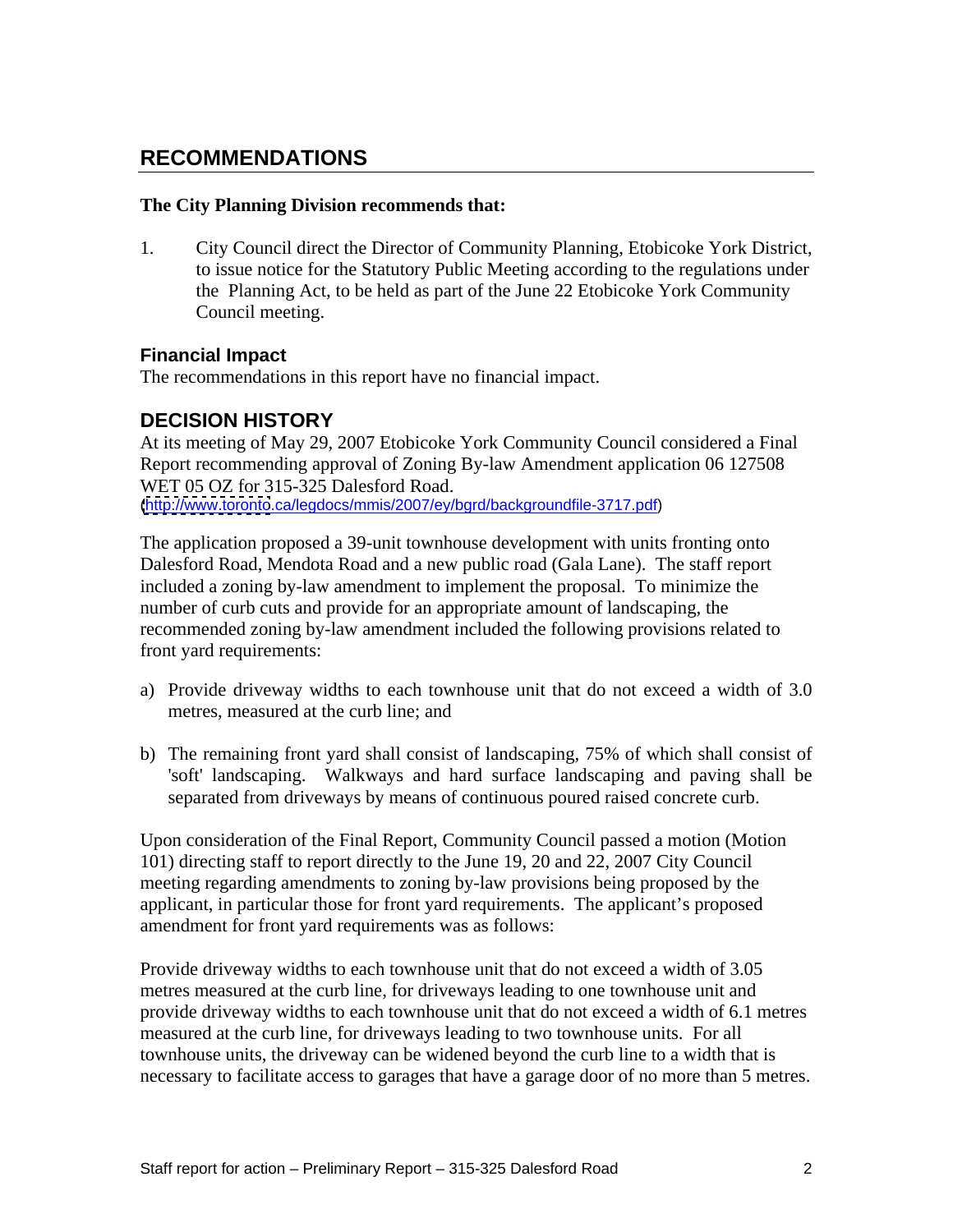The Director of Community Planning, Etobicoke York District submitted a report to the June 19, 20 and 22, 2007 City Council meeting on this matter, providing the opinion that the original staff recommendations as set out in the zoning by-law amendment attached to the Final Report were considered to be appropriate and that no further amendments be made to the zoning by-law regarding driveway widths. <http://www.toronto.ca/legdocs/mmis/2007/cc/bgrd/ey6.36a.pdf>

City Council approved the application and amended the zoning by-law to incorporate the applicant's proposed amendment for front yard requirements. Zoning By-law 862-2007

was enacted by City Council on July 19, 2007.

At its meeting of October 13, 2009 Etobicoke York Community Council passed a motion directing the Director, Community Planning and Director, Transportation Services to report back to Community Council on matters of driveway widths for townhouse units with double garages and on-street parking issues on Mendota Road, Gala Lane and Dalesford Road. Staff submitted an information report to the March 9, 2010 Etobicoke Community Council.

<http://www.toronto.ca/legdocs/mmis/2010/ey/bgrd/backgroundfile-27536.pdf>

At that meeting, Etobicoke York Community Council directed the Director of Community Planning, Etobicoke York District, to initiate an amendment to Site Specific By-law 862-2007 to allow for driveway widths of up to 8 metres, measured at the curb line, for driveways leading to two townhouse units, and such other amendments to the bylaw that would give effect thereto.

#### **Proposal**

This is a City-initiated by-law amendment to Site Specific By-law 862-2007, to allow for driveway widths of up to 8 metres measured at the curb line, for driveways leading to two townhouse units, for four of the five blocks at the property formerly known as 315-325 Dalesford Road.

#### **Site and Surrounding Area**

The subject site is located on the south side of Dalesford Road and north of the F.G. Gardiner Expressway, west of Grand Avenue. The site is rectangular in shape and approximately 0.70 hectares (1.7 acres) in size. The site has frontage on both Dalesford Road and Mendota Road.

The surrounding land uses are as follows:

North: single-detached dwellings, opposite Dalesford Road.

South: Mendota Road and the F.G. Gardiner Expressway.

East: light industrial uses (self storage facility).

West: townhouse dwelling units.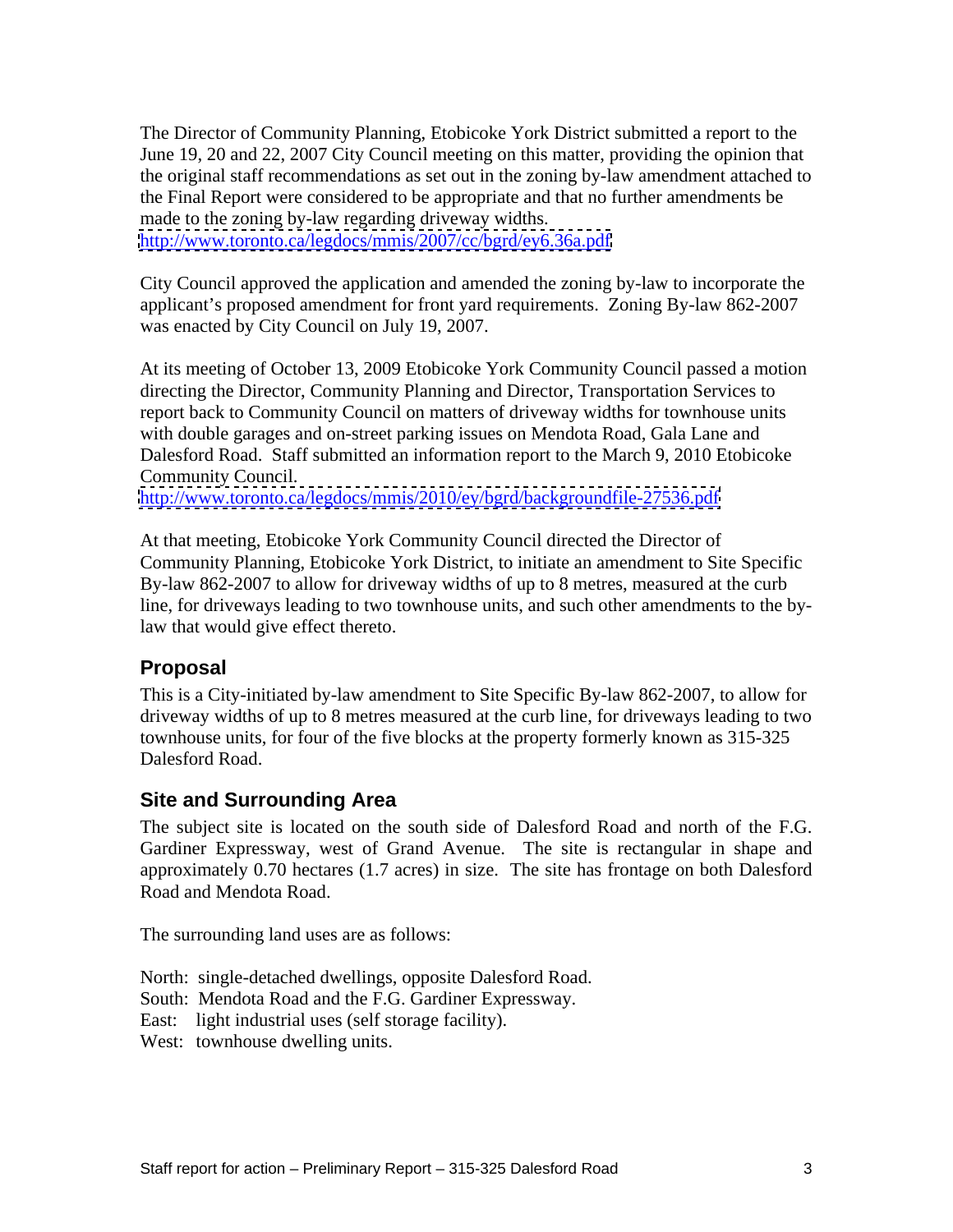### **Official Plan**

The site is designated *Neighbourhoods*. *Neighbourhoods* are physically stable areas providing for a variety of lower scale residential uses. Policies and development criteria in the Plan require that physical changes to established neighbourhoods be sensitive, gradual and generally "fit" the existing character of the neighbourhood.

#### **Zoning**

The lands are zoned R4G by the former City of Etobicoke Zoning Code, as amended by Site Specific By-law 862-2007.

#### **Reasons for Application**

City Council has directed that a zoning amendment be initiated to amend front yard requirement provisions of Site Specific Zoning By-law 862-2007.

## **Agency Circulation**

Community Planning staff will consult with staff from Toronto Building, Transportation Services and Forestry Services on the requested amendment. It is anticipated that a Final Report with the requested draft amendment will be brought to the June 22, 2010 Etobicoke York Community Council meeting for consideration.

#### **COMMENTS**

The Etobicoke York Community Council has directed staff to initiate an amendment to Site Specific By-law 862-2007 to allow for driveway widths of up to eight metres, measured at the curb line, for driveways leading to two townhouse units.

An on-site Community Consultation Meeting has been scheduled for May 10, 2010.

## **CONTACT**

Pedro Lopes, Planner Tel. No. (416) 394-2608 Fax No. (416) 394-6063 E-mail: plopes2@toronto.ca

#### **SIGNATURE**

 $\overline{\phantom{a}}$  , we can assume that the contract of  $\overline{\phantom{a}}$  , we can assume that the contract of  $\overline{\phantom{a}}$ Gregg Lintern, MCIP, RPP Director, Community Planning Etobicoke York District

### **ATTACHMENTS**

Attachment 1: Site Plan